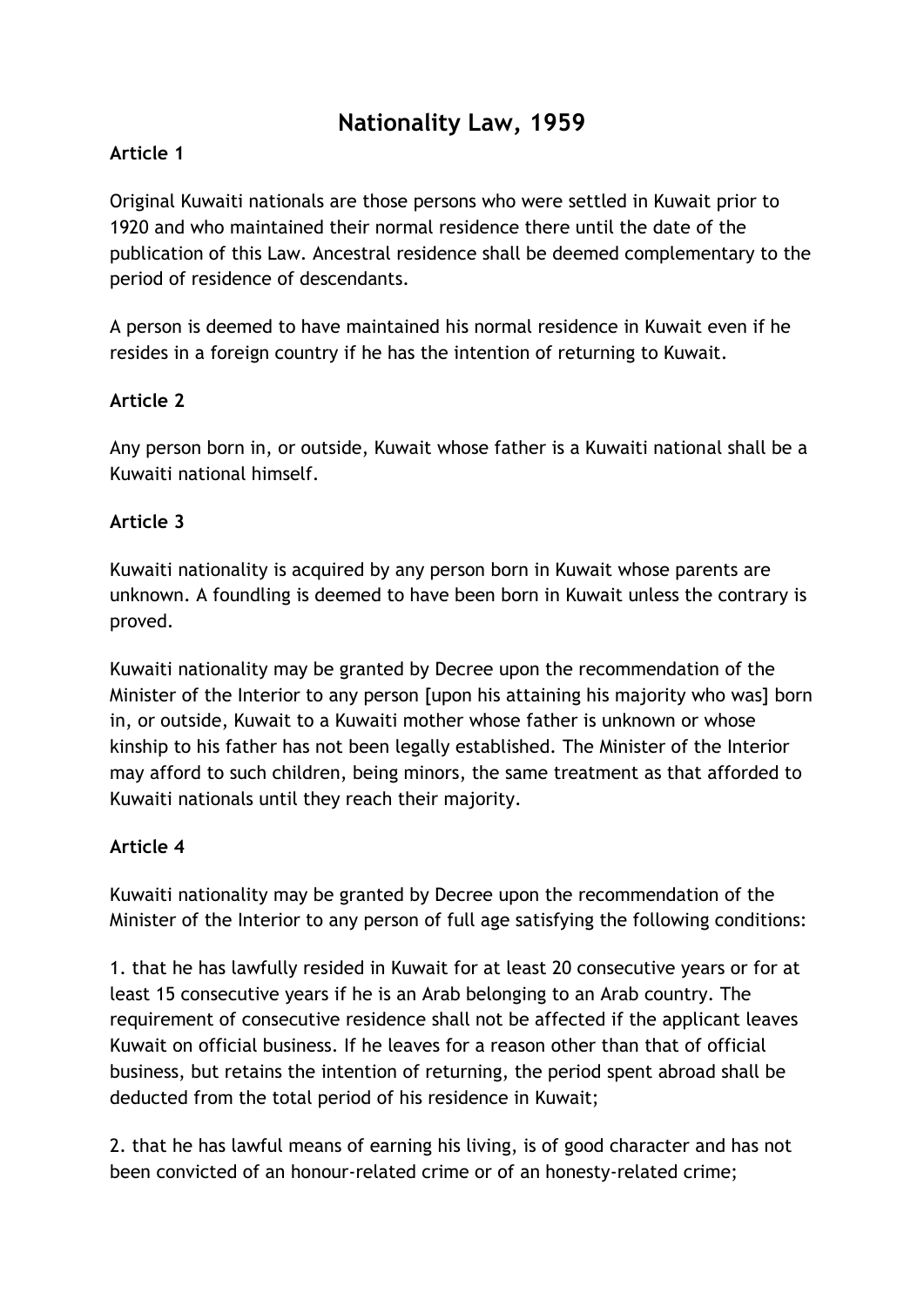3. that he has knowledge of the Arabic language;

4. that he possesses qualifications or renders services needed in Kuwait;

5. that he be an original Muslim by birth, or that he has converted to Islam according to the prescribed rules and procedures and that a period of at least 5 years has passed since he embraced Islam before the grant of naturalization. Nationality thus acquired is ipso facto lost and the Decree of naturalization rendered void ab initio if the naturalized person expressly renounces Islam or if he behaves in such a manner as clearly indicates his intention to abandon Islam. In any such case, the nationality of any dependant of the apostate who had acquired it upon the naturalization of the apostate is also rendered void.

A Committee of Kuwaiti nationals, appointed by the Minister of the Interior, shall select from those who apply for naturalization, the applicants whom it recommends for naturalization in accordance with the provisions of this Article.

The number of persons who may be naturalized in any one year in accordance with the provisions of this Article shall be decided by an Act.

#### **Article 5**

Notwithstanding the provisions of the immediately preceding Article, the following may be granted Kuwaiti nationality by Decree, upon the recommendation of the Minister of the Interior:

1. any person who has rendered valuable services to Kuwait;

2. any person [upon his attaining his majority who was] born to a Kuwaiti mother and who has maintained his residence [in Kuwait] until reaching the age of majority and whose foreign father has irrevocably divorced his mother or has died. The Minister of the Interior may afford to such children, being minors, the same treatment as that afforded to Kuwaiti nationals in all respects until they reach the age of majority;

3. an Arab belonging to an Arab country provided that he had resided in Kuwait since before 1945 and has maintained his residence there until the promulgation of the Decree providing for his naturalization;

4. a non-Arab provided that he had resided in Kuwait since before 1930 and has maintained his residence there until the promulgation of the Decree providing for his naturalization. Ancestral residence shall be deemed complementary to the period of residence of descendants for the purposes of the application of the third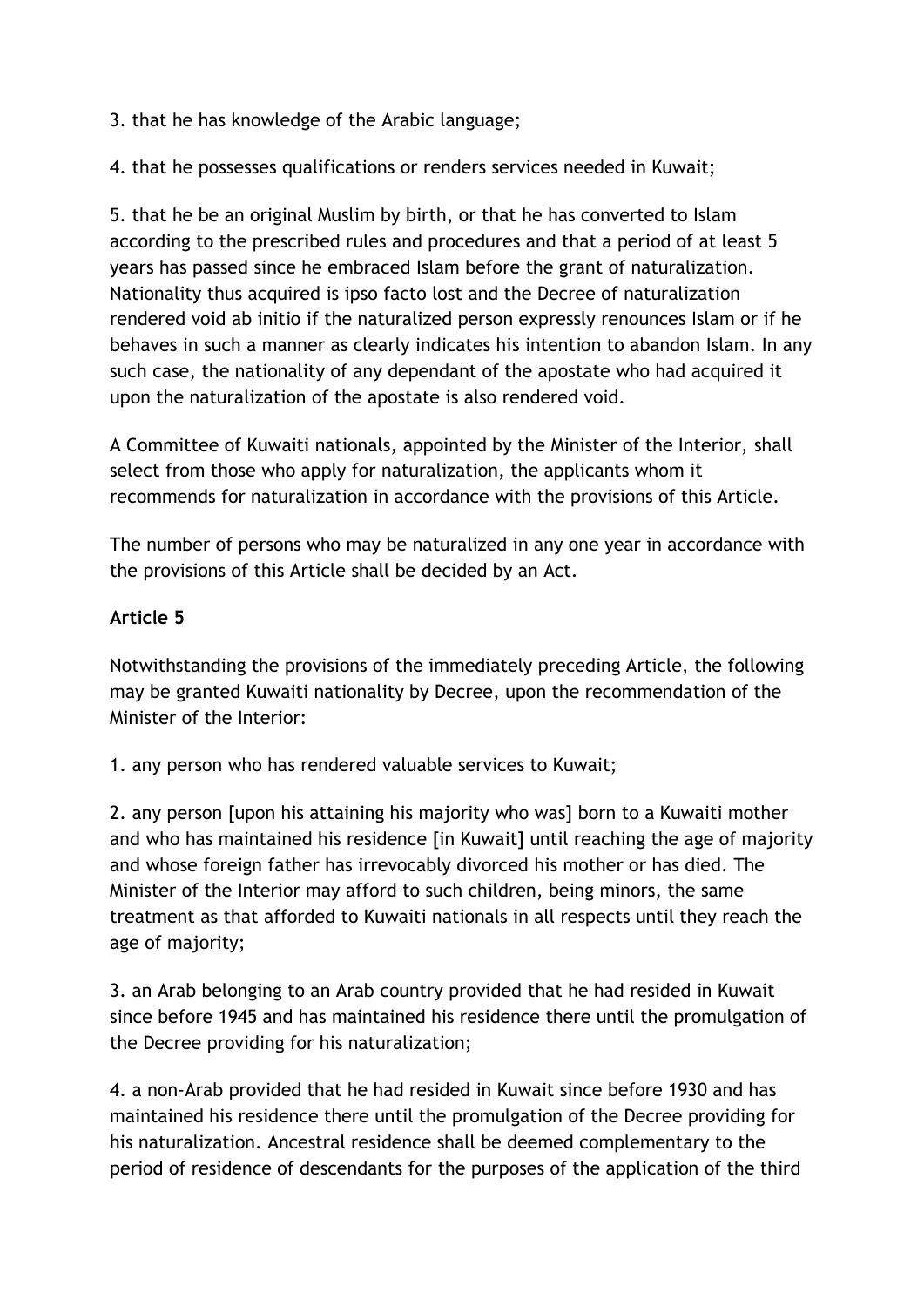and fourth paragraphs of this Article, provided that the descendant was born in and is residing in Kuwait. Proof of residence shall be effected according to the procedure prescribed by Article 21 of this Law.

The number of persons who may be naturalized in any one year in accordance with the provisions of paragraphs 3 and 4 of this Article shall be decided by an Act.

The grant of Kuwaiti nationality in virtue of the provisions of this Article shall be further subject to the conditions laid down in paragraphs 2, 3 and 5 of the Article immediately preceding.

# **Article 6**

A person who has acquired Kuwaiti nationality by virtue of the provisions of any of Articles 3, 4, 5, 7 or 8 of this Law shall not have the right to vote in any Parliamentary election within 30 years following the date of his naturalization. The provisions of this Article shall apply to any who have already acquired Kuwaiti nationality by virtue of naturalization prior to the enactment of this amendment. The 30 year period shall be deemed to start to run in the case of such persons from 6 July 1966.

A person to whom this Article applies shall not have the right to stand as a candidate for or to be appointed to membership of any Parliamentary body.

# **Article 7**

The [foreign] wife of a foreigner who has acquired Kuwaiti nationality shall not ipso facto be considered to be a Kuwaiti national unless she declares her wish so to be considered within one year following the date of her husband's naturalization. The children, being minors, of a foreigner who has acquired Kuwaiti nationality, shall, ipso facto, themselves be considered to be Kuwaiti nationals.They shall have the right to decide whether to retain their nationality of origin within a year of their attaining the age of majority.

## **Article 8**

Kuwaiti nationality may be granted by Decree upon the recommendation of the Minister of the Interior to a foreign woman who marries a Kuwaiti national provided that she declares her wish to acquire Kuwaiti nationality and that the marriage shall have lasted for at least 15 years from the date of her declaration. All or part of the above requirement as to time may be waived upon the recommendation of the Minister of the Interior. In the event of such woman's marriage being terminated by divorce or the death of her husband, and if a child had been or is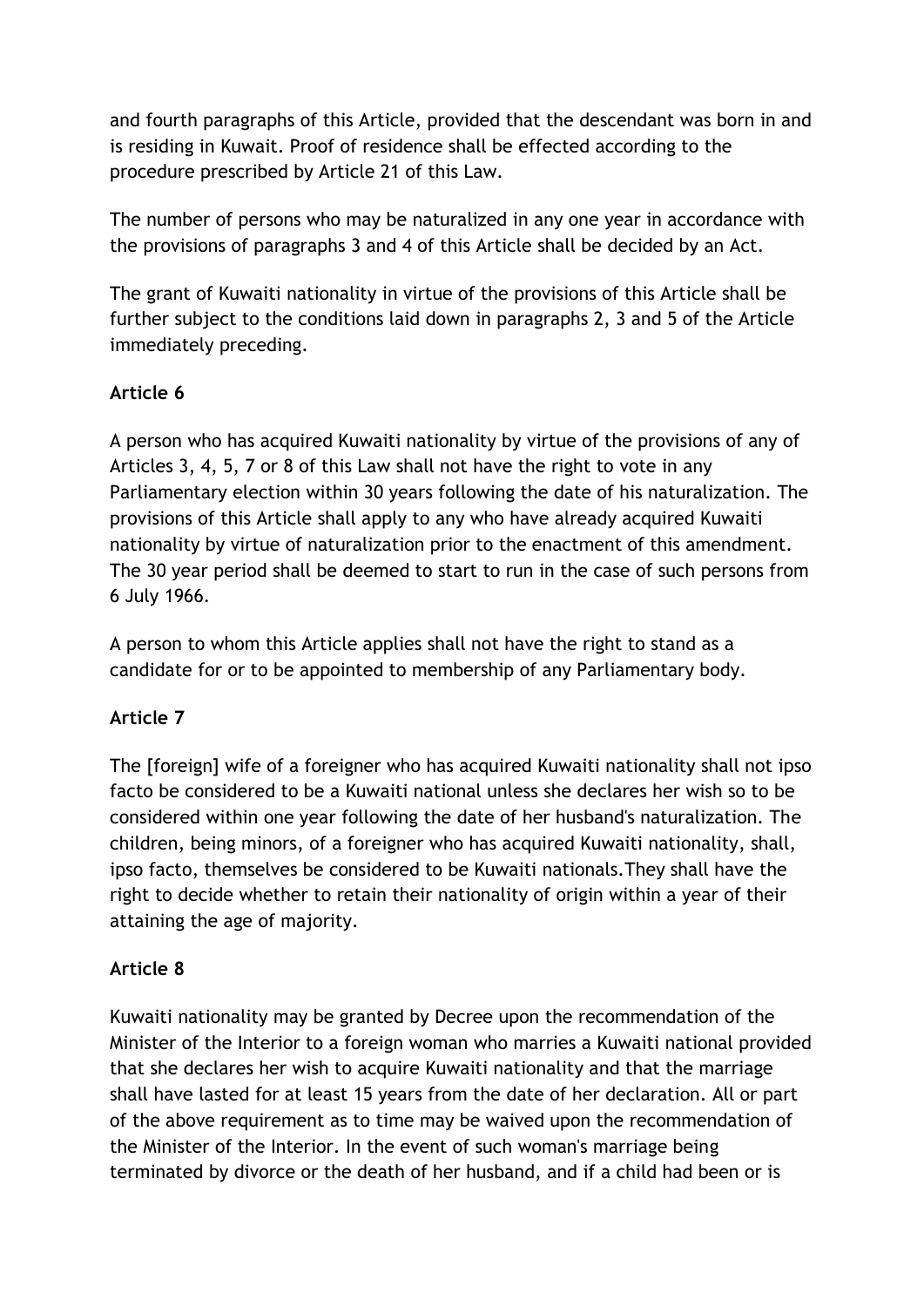boa to her by her husband, Kuwaiti nationality may be granted to her by Decree upon the recommendation of the Minister of the Interior, provided that she maintains her lawful and normal residence in Kuwait until the end of such 15 year period.

## **Article 9**

A foreign woman who has acquired Kuwaiti nationality by virtue of either of the two articles immediately preceding shall not lose it upon the termination of the marriage unless she thereupon re-acquires her nationality of origin or acquires another nationality.

# **Article 10**

A Kuwaiti woman who marries a foreigner shall not lose tier Kuwaiti nationality unless she acquires the nationality of her husband at her own request.

# **Article 11**

A Kuwaiti national shall lose his Kuwaiti nationality if he becomes voluntarily naturalized according to the law of another State. His wife, being a Kuwaiti national, shall not lose her Kuwaiti nationality by virtue of her husband's naturalization unless she voluntarily acquires the nationality of her husband. His children, being minors, shall also lose their Kuwaiti nationality if they themselves acquire ipso facto the nationality of the State according to the law of which their father has become naturalized if that law so provides. Such children shall reacquire Kuwaiti nationality upon their informing the Minister of the Interior within two years following their attaining the age of majority of their wish to do so.

A Kuwaiti national who has lost his Kuwaiti nationality by virtue of the provisions of this Article may reacquire his Kuwaiti nationality by Resolution of the Council of Ministers upon the recommendation of the Minister of the Interior, provided that he has lawfully resided in Kuwait for not less than one year and provided further that he applies for such reacquisition and has renounced his foreign nationality. He shall resume his Kuwaiti nationality upon the acceptance of his application by the Council of Ministers.

## **Article 11bis**

A foreigner who may acquire Kuwaiti nationality by virtue of the provisions of any of Articles 4,5,7 or 8 of this Law shall renounce any other nationality he may have within three months following the date of his naturalization according to the law of Kuwait and shall provide evidence of his having done so to the Minister of the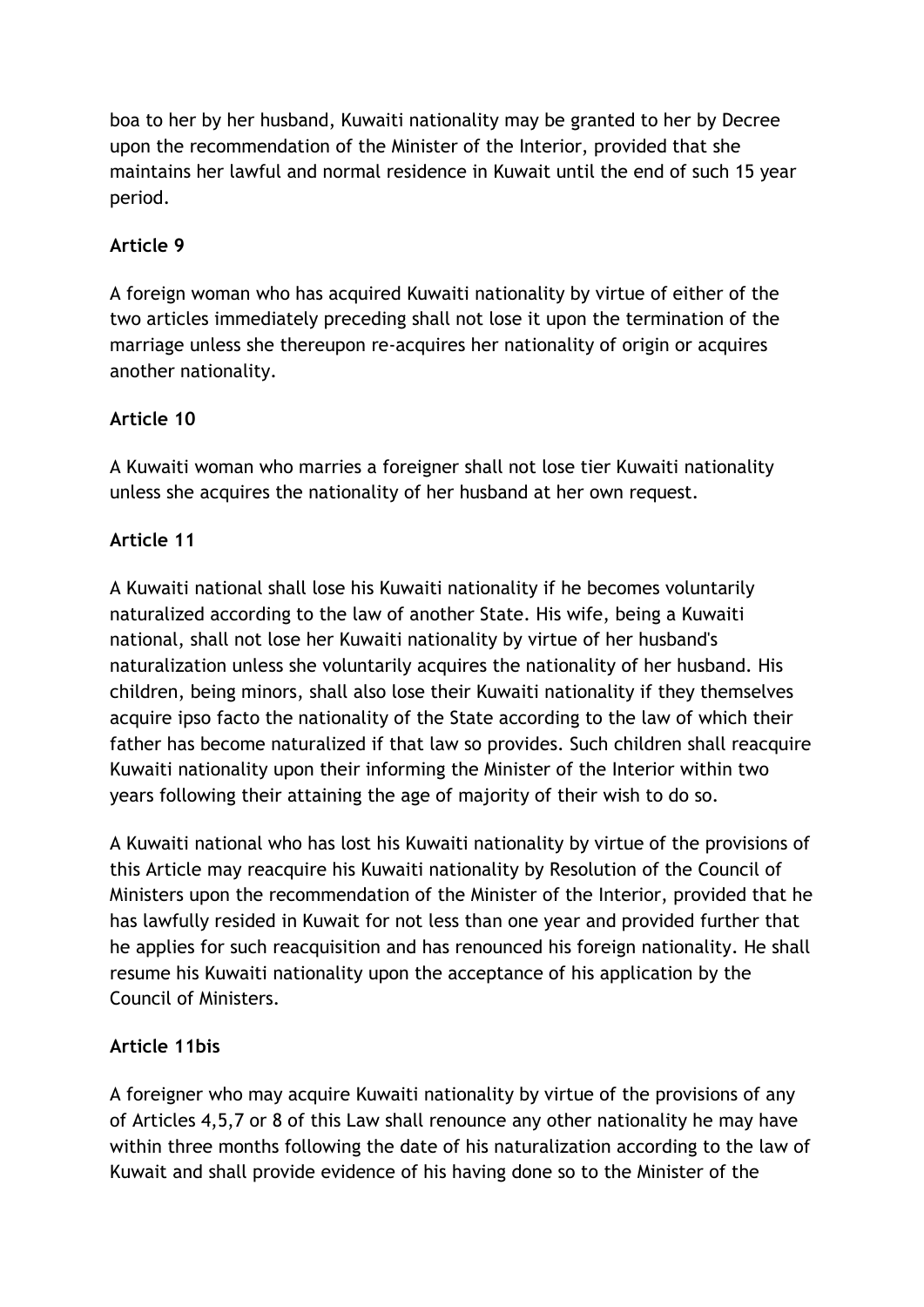Interior. In the event of his failure to do so, his naturalization shall ipso facto be revoked and deemed void ab initio. Kuwaiti nationality shall be revoked by Decree upon the recommendation of the Minister of the Interior. Kuwaiti nationality which may have been acquired by any dependant of any such person shall also be revoked.

## **Article 12**

A Kuwaiti woman who has lost her Kuwaiti nationality by virtue of the provisions of either of the two Articles immediately preceding may reacquire her Kuwaiti nationality by Resolution of the Council of Ministers upon the recommendation of the Minister of the Interior, provided that she has renounced her foreign nationality and that she has maintained her normal residence in Kuwait or has returned to reside in Kuwait. She shall resume her Kuwaiti nationality from the date of the Resolution of the Council of Ministers.

## **Article 13**

The nationality of a Kuwaiti national naturalized by virtue of any of Articles 3, 4, 5, 7 or 8 may be revoked by Decree upon the recommendation of the Minister of the Interior in the following cases:

1. where naturalization has been acquired by virtue of fraud or on the basis of a false declaration. Kuwaiti nationality which has been acquired by any dependant of any such person may also be revoked;

2. where, within 15 years of the grant of naturalization, a person is convicted of any honour related crime or honesty-related crime. In such case, the nationality of the convicted person alone may be revoked;

3. where, within 10 years of the grant of naturalization, a person is dismissed from public office on displinary grounds for reasons relating to honour or honesty;

4. where the competent authorities have evidence that a naturalized person has disseminated opinions which may tend seriously to undermine the economic or social structure of the State or that he is a member of a political association of a foreign State. Kuwaiti nationality which has been acquired by any dependant of any such person may also be revoked.

**Article 14**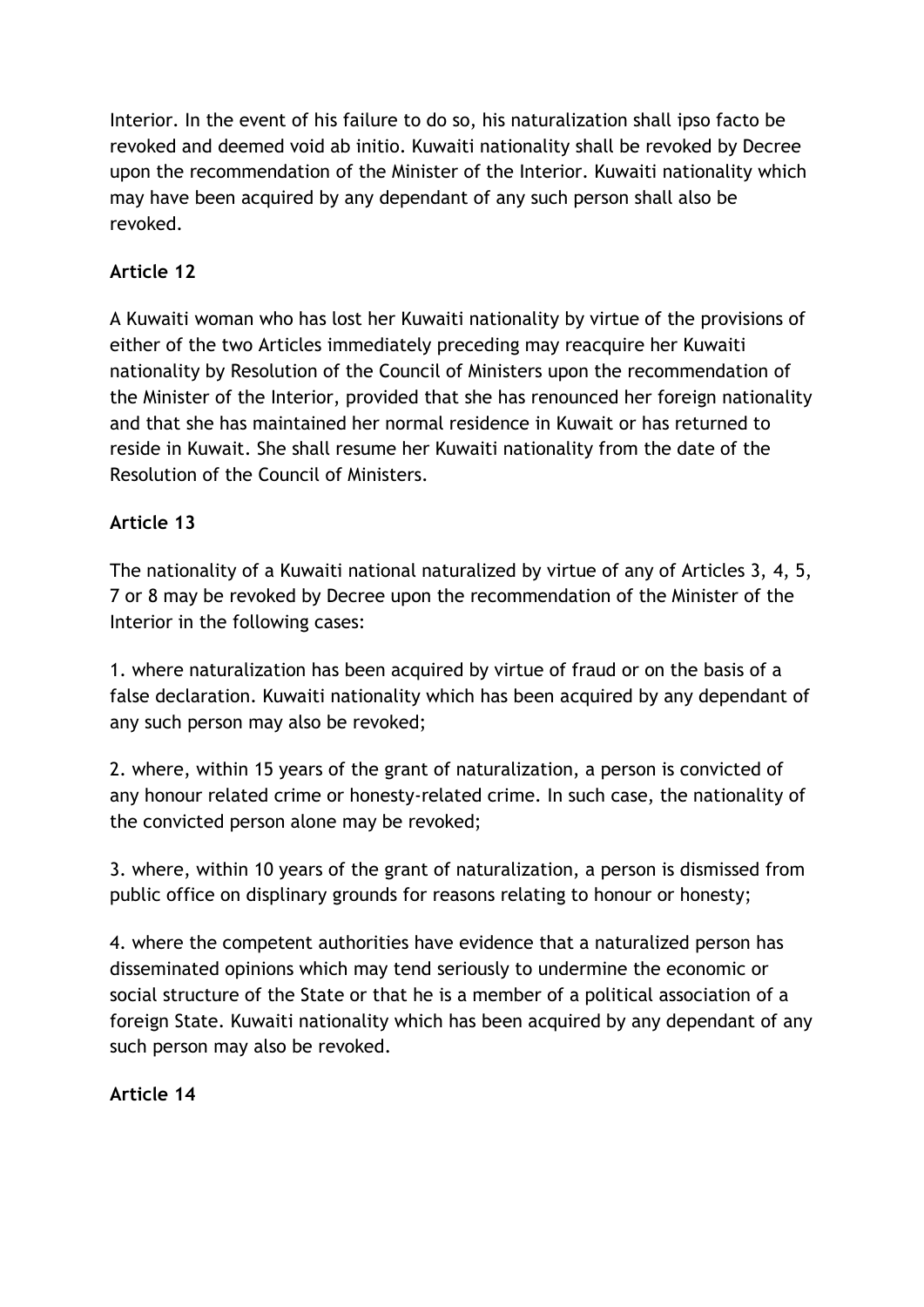A Kuwaiti national may be deprived of his Kuwaiti nationality by Decree upon the recommendation of the Head of the Departments of Police and Public Security, in the following cases:

1. where a person has entered the military service of a foreign State and has remained in such service notwithstanding an instruction from the Government of Kuwait that he leave such service;

2. where a person has worked for a foreign State which is at war with Kuwait or with which diplomatic relations have been suspended;

3. where a person is normally resident abroad and lie has become a member of an association whose objects include objects which may tend seriously to undermine the social or economic structure of Kuwait or where he has been convicted of an offence involving breach of his allegiance to Kuwait. In such cases, only the person concerned may be deprived of his nationality.

## **Article 15**

Kuwaiti nationality may, by Decree issued on the submission of the Head of the Departments of Police and Public Security, be restored at any time to a person from whom it was withdrawn or who was deprived of it in accordance with the provisions of the Articles preceding.

## **Article 16**

The acquisition, withdrawal, deprivation or re-acquisition of Kuwaiti nationality shall be of no retrospective effect, unless express provision to the contrary is made [by the relevant Decree or other instrument].

## **Article 17**

The age of majority referred to in any provision of this Law shall be in accordance with the general provision at any time in force of Kuwaiti law.

## **Article 18**

All declarations, notifications of choice and option, application forms and all other forms and procedures referred to in this Law shall, where effected in Kuwait, be addressed to the Head of the Departments of Police and Public Security. Where effected outside Kuwait, they shall be presented to the Consular bodies authorised to attend to them.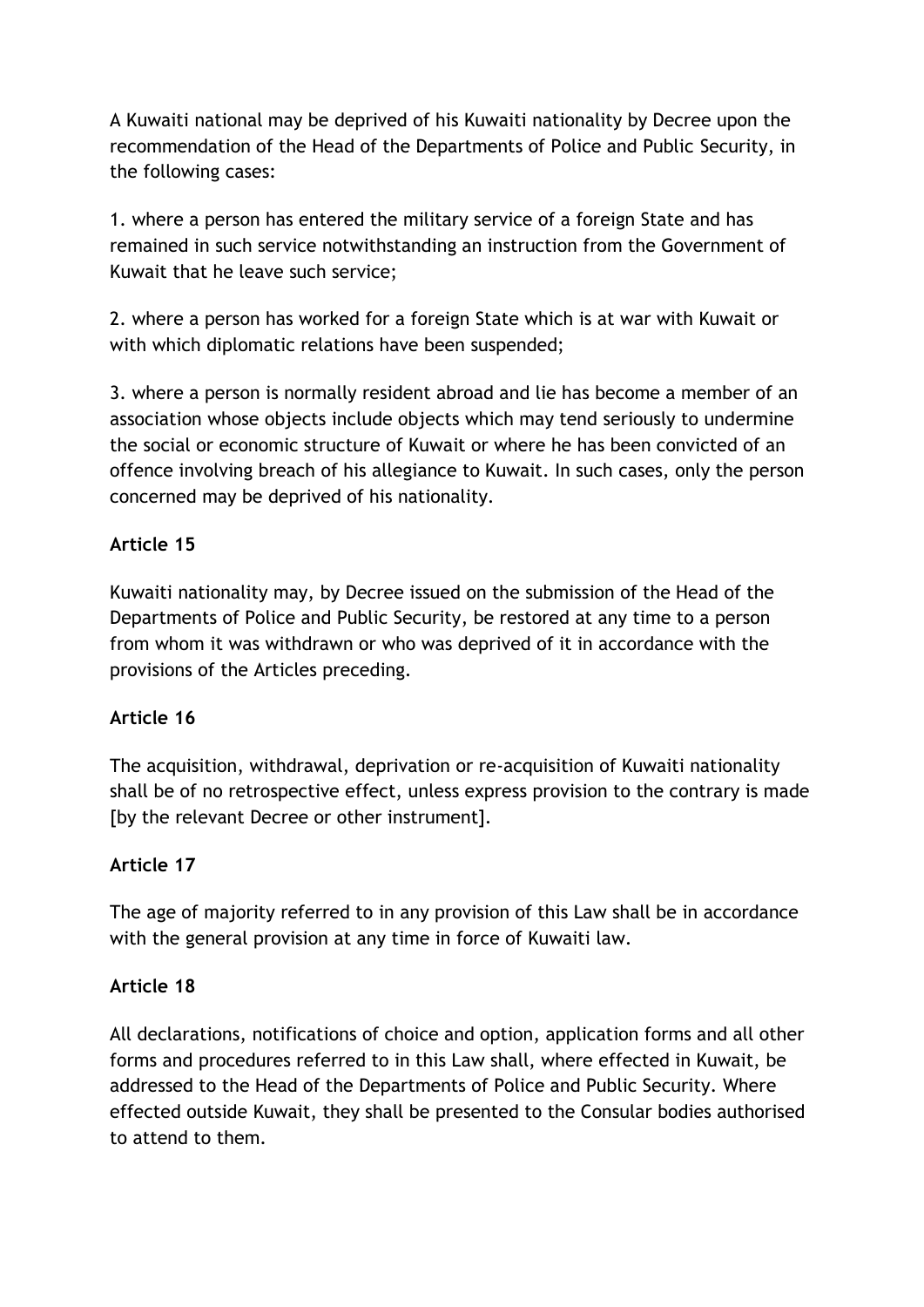#### **Article 19**

The Head of the Departments of Police and Public Security shall issue to every Kuwaiti national a certificate of Kuwaiti nationality after investigation has been made to establish his right to such nationality in accordance with the provisions of this Law.

#### **Article 20**

In every case, the burden of proof shall rest upon one who claims Kuwaiti nationality.

## **Article 21**

Kuwaiti nationality as provided for by the provisions of this Law may be proved by way of an investigation carried out by Nationality Committees established by Decree upon the recommendation of the Head of the Departments of Police and Public Security. Such Committees may accept documentary evidence as constituting proof of Kuwaiti nationality. The Committees may also admit evidence submitted by witnesses considered to be trustworthy, and be guided by matters of common repute and any other circumstantial evidence as they may consider to be sufficient to substantiate a claim to nationality.

The Committees shall report to a Supreme Committee to be established by Decree upon the recommendation of the Head of the Departments of Police and Public Security. No determination of a Committee shall be valid until it shall have been affirmed by the Supreme Committee.

Membership of all such Committees and rules of procedure to be adopted by them shall be regulated by Decree upon the recommendation of the Head of the Departments of Police and Public Security.

#### **Article 21bis A**

A nationality certificate may be withdrawn if it appears to have been obtained by virtue of fraud or on the basis of a false declaration or on the basis of false evidence submitted by a witness. Such withdrawal shall be effected by Resolution of the Council of Ministers upon the recommendation of the Minister of the Interior. Kuwaiti nationality which has been acquired by any dependant of any such person may also be revoked.

#### **Article 21bis B**